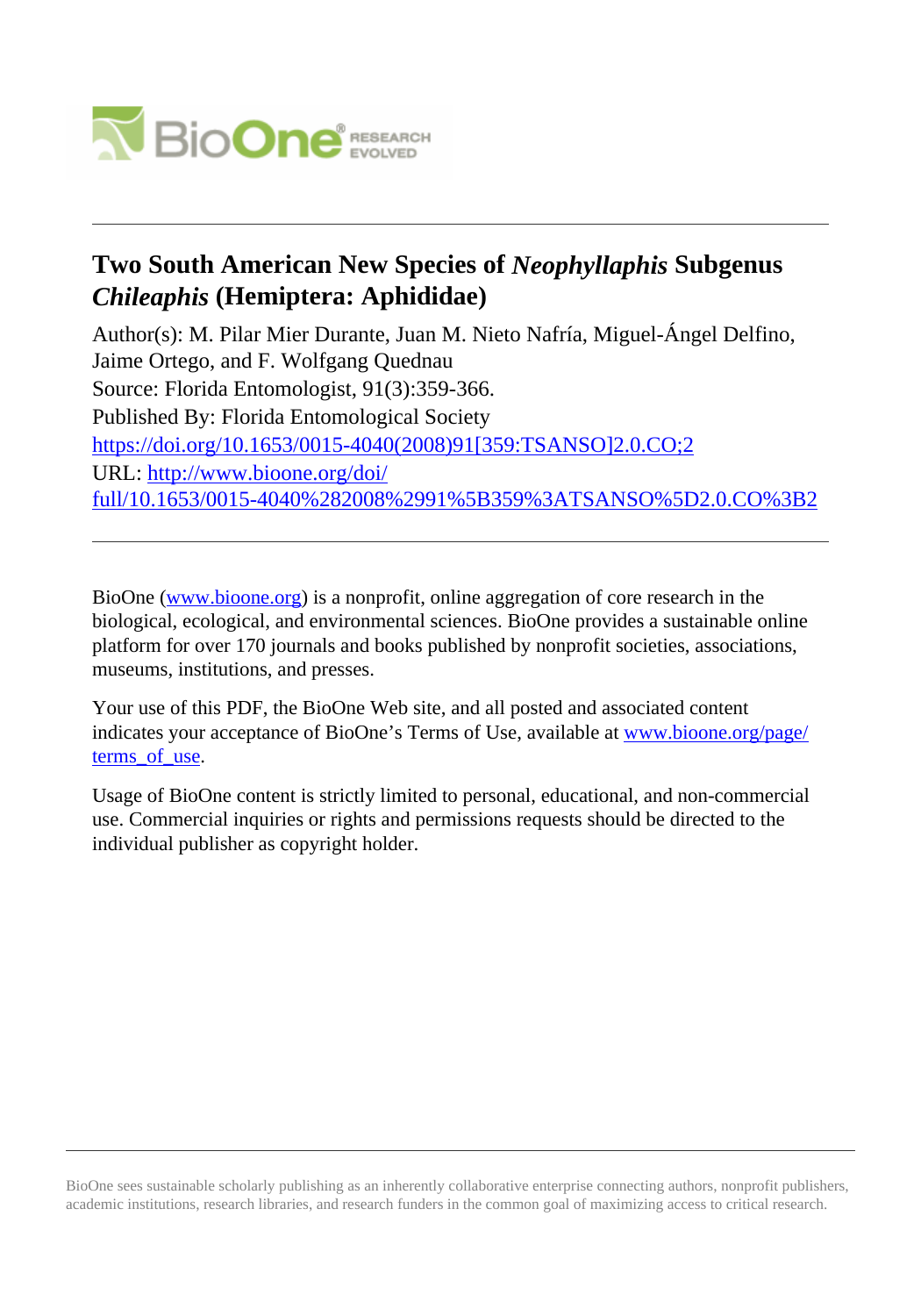# TWO SOUTH AMERICAN NEW SPECIES OF *NEOPHYLLAPHIS* SUBGENUS *CHILEAPHIS* (HEMIPTERA: APHIDIDAE)

M. PILAR MIER DURANTE', JUAN M. NIETO NAFRÍA', MIGUEL-ANGEL DELFINO $^2$ , JAIME ORTEGO<sup>3</sup> AND F. WOLFGANG QUEDNAU<sup>4</sup> 1 Departamento de Biodiversidad y Gestión Ambiental, Universidad de León, 24071 León, Spain mpmied@unileon.es; jmnien@unileon.es

2 Cátedra de Entomología, Facultad de Ciencias Exactas, Físicas y Naturales, Universidad Nacional de Córdoba, Vélez Sarsfield, 299, 5000 Córdoba, Córdoba, Argentina miguelangeldelfino@gmail.com

> 3 INTA EEA Junín, Casilla de Correo 78, 5570 San Martín, Mendoza, Argentina jortego@junin.inta.gov.ar

4 Laurentian Forestry Centre; Forestry Canada, 1055, rue du PEPS, P.O. Box 10380. Sainte-Foy, Québec, G1V 4C7 Canada fquednau@nrcan.gc.ca

# ABSTRACT

Two South American new species of *Neophyllaphis* Takahashi (Aphididae Neuquenaphidinae) are described, *Neophyllaphis cuschensis* Nieto Nafría & Delfino **sp. nov.** collected on *Podocarpus glomeratus* D. Don in Cusco (Peru) and *Neophyllaphis iuiuyensis* Mier Durante & Ortego **sp. nov.** collected on *Podocarpus parlatorei* Pilg. in San Salvador de Jujuy (Argentina). The apterous and alate viviparous females of *N. cuschensis* and the apterous and alate viviparous females, as well as the oviparous females and males of *N. iuiuyensis* are described. The differences between the nominotypical subgenus and *Chileaphis* and also the differences among the 4 species of subgenus *Chileaphis*, viz. the 2 new species and those already known and found in Chile, *N. michelbacheri* Essig and *N. podocarpini* Carrillo are outlined.

Key Words: aphids, Neophyllaphidinae, Argentina, Peru, *Podocarpus*

## RESUMEN

Se describen dos nuevas especies del género *Neophyllaphis* Takahashi (Aphididae, Neophyllaphidinae) propias de la fauna de América del Sur, *Neophyllaphis cuschensis* Nieto Nafría & Delfino **sp. nov.** recogida sobre *Podocarpus glomeratus* D. Don en Cusco (Perú) y *Neophyllaphis iuiuyensis* Mier Durante & Ortego **sp. nov.** recogida sobre *Podocarpus parlatorei* Pilg. en San Salvador de Jujuy (Argentina). Se describen las hembras vivíparas ápteras y aladas de *N. cuschensis*, las hembras vivíparas ápteras y aladas y además las hembras ovíparas y los machos de *N. iuiuyensis*. Se exponen las diferencias entre el subgénero nominotípico y *Chileaphis* Essig y también las diferencias entre las cuatro especies del subgénero *Chileaphis*, las dos nuevas así como las ya conocidas y propias de Chile, *N. michelbacheri* Essig y *N. podocarpini* Carrillo.

Translation provided by the authors.

Neophyllaphidinae Takahashi, 1921, is one of the small subfamilies of the family Aphididae Latreille 1802 (Remaudière & Remaudière 1997) and occupies a basal position in the phylogenetic tree of the "drepanosiphids" or "drepanosiphines" group (Quednau & Remaudière 1994). This group is ranked by some authors as family or subfamily, in this last case Neophyllaphidinae is relegated to a lower rank. It includes 1 genus, *Neophyllaphis* Takahashi, 1920, currently formed by 13 species specialized in living on Podocarpaceae or Araucariaceae. *N. araucariae* Takahashi, 1937, feeds on several species of *Araucaria* and possibly native to Australia; the others live on species of *Podocarpus* L'Her. ex Pers., 1807, though *N. michelbacheri* (Essig, 1953) was described on *Pilgerodendron uviferum* (D. Don) Florin, 1930 (Cupressaceae) and *N. brimblecombei* Carver, 1971, has been recorded on *Eucalyptus robusta* Sm., 1795 (Myrtaceae) in China (Essig 1953; Remaudière & Remaudière 1997; Blackman & Eastop 1994; Quiao et al. 2001).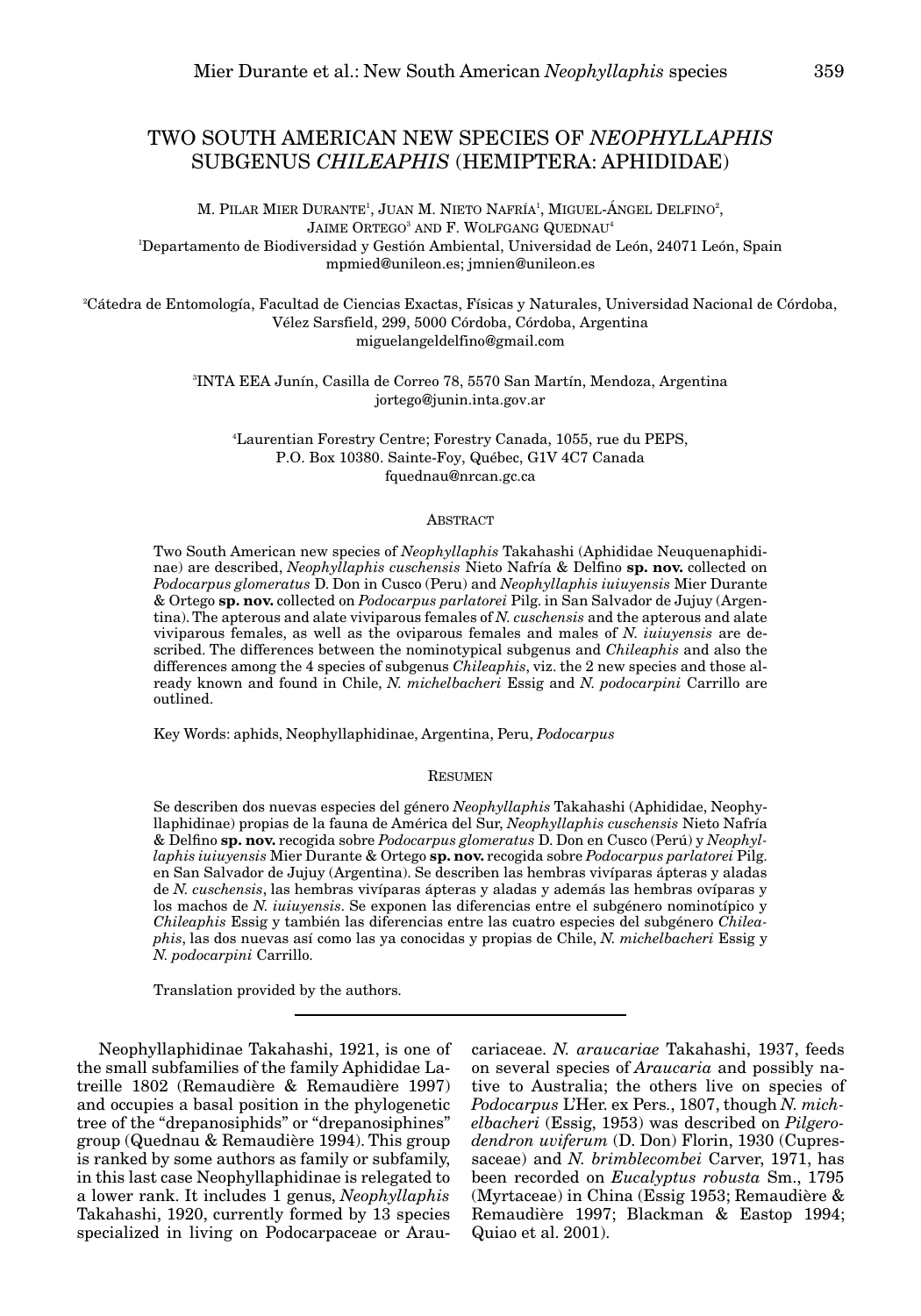Some authors (Russell 1966, 1982; Blackman & Eastop 1994) consider the genus to be homogenous and have not divided it into subgenera. Others (Hille Ris Lambers 1967; Carrillo 1980; Remaudière & Remaudière 1997; Quiao et al. 2001) divided it into 2 subgenera, the nominotypical one and *Chileaphis* Essig, 1953, with 11 and 2 species, respectively. We agree with the second treatment because the 2 known species of *Chileaphis*: *N. michelbacheri* and *N. podocarpini* Carrillo, 1980, and the 2 described below differ from the 11 species in the nominotypical subgenus because: (1) eyes are multifaceted in all forms, apterous viviparous females included; (2) membranous distal part of the caudal knob is differentiated from the sclerotized proximal part in the apterous viviparous females; (3) basal width of the cauda is similar to the maximum width of the caudal knob in the apterous viviparous females; and (4) the first abdominal segment has a marginal process (or small tuberculiform sclerite) in the alate viviparous females (and other alate forms).

The division into 2 subgenera coincides well with the geographical distribution of the species, without considering the introduction of *N. araucariae* into the United States, Mexico and Costa Rica, or *N. podocarpi* Takahashi, 1920, into North America and Italy. The 2 known species of *Chileaphis* and those described below are found in South America, while 2 of the species in subgenus *Neophyllaphis* inhabit Africa and the other 9 species are in different parts of the Asiatic-Australian arch of the Pacific or neighboring areas (Limonta 1990; Blackman & Eastop 1994; Qiao et al. 2001).

*Neophyllaphis michelbacheri* was recorded on *Pilgerodendron uviferum* and *Podocarpus nubigenus* Lindl., 1807; the latter may well be the habitual host of the species, whereas the former may be a stray record. In fact, Essig (1953) states "This interesting new genus and species was collected by Dr. A. E. Michelbacher by beating the available limbs and foliage of the Chilean cypress, *Pilgerodendron uviferum*". The leaves of both plants are relatively similar and, above all, they share the same habitat. *Podocarpus nubigenus* is included in the section *Australis* de Laub, 1985, in the genus *Podocarpus* Labill., 1806, and is distributed throughout regions IX, X, XI, and XII in Chile and the Argentinean provinces of Neuquén, Río Negro, and Chubut, this being the largest foreseeable distribution area of the aphid-species. The distribution area of *Pilgerodendron uviferum* partly overlaps the fore-mentioned one, but is more southern, and includes regions X, XI, and XII in Chile and some areas of Neuquén, Río Negro, Chubut, Santa Cruz, and Tierra del Fuego in Argentina (Missouri Botanical Garden 1999; Instituto de Botánica Darwinion 2007; Stark Schilling & Le-Quesne Geir 2007).

*Neophyllaphis podocarpini* lives on *Podocarpus salignus* D. Don, 1824. This plant-species is included in the section *Capitularis* de Laub, 1985, and has a more northern distribution area than the other plants, in regions VII, VIII, IX, and X in Chile, and has not been reported in Argentina (Missouri Botanical Garden 1999; Instituto de Botánica Darwinion 2007; Stark Schilling & Le-Quesne Geir 2007). This could also be the maximum distribution area of the species.

During 2 visits in Cusco some of the authors (D., M. D., and N. N.) had the opportunity to collect *Neophyllaphis* on young cultivated specimens of *Podocarpus glomeratus* D. Don, 1824. This plant-species is included in the section *Capitularis* and is found in Peru (Cusco area included), Bolivia, and Ecuador (Missouri Botanical Garden 1999). Some colleagues later contributed more specimens collected on the same plant.

Encouraged by the discovery of what could be the third species in subgenus *Chileaphis* during an expedition in northwest Argentina by some of the authors (M. D., O., and N. N.) in Nov 2006, a visit to localities where *Podocarpus parlatorei* Pilg., 1903, grows was planned. We collected aphids on this plant in San Salvador de Jujuy. The plant-species is also included in the section *Capitularis* and is found in south Bolivia as well as the provinces of Jujuy, Salta, Catamarca, and Tucumán in northwestern Argentina (Missouri Botanical Garden 1999; Instituto de Botánica Darwinion 2007).

#### MATERIALS AND METHODS

The aphids were measured by the method normally used in our studies (Nieto Nafría & Mier Durante 1998), only differing from Blackman & Eastop (1994) in how the body length is measured: viz. from the front to the tip of the cauda or the posterior edge of the anal plate, respectively.

Abbreviations used in the text, tables, and figure captions are as follows: AntI, AntII, AntIII, AntIV, AntV, AntVIb, AntVIpt are antennal segments I to V plus base and processus terminalis of antennal segment VI, respectively; *D* is the basal diameter of AntIII; AbdI to AbdVIII are abdominal segments I to VIII. Values in parenthesis are exceptional values.

# RESULTS AND DISCUSSION

Based on information obtained from Blackman & Eastop (1994), Essig (1953), Carrillo (1980), Hille Ris Lambers (1970), and Russell (1982), and from data obtained in a study of several samples of *N. (C.) michelbacheri* and *N. (C.) podocarpini*, we can state that the specimens from Cusco and San Salvador de Jujuy belong to 2 new species to be included in the subgenus *Chileaphis: Neophyllaphis (Chileaphis) cuschensis* and *Neophyllaphis (Chileaphis) iuiuyensis*, described below. The specific names are adjective in the feminine gender because *Neophyllaphis* is feminine, as is *Aphis*,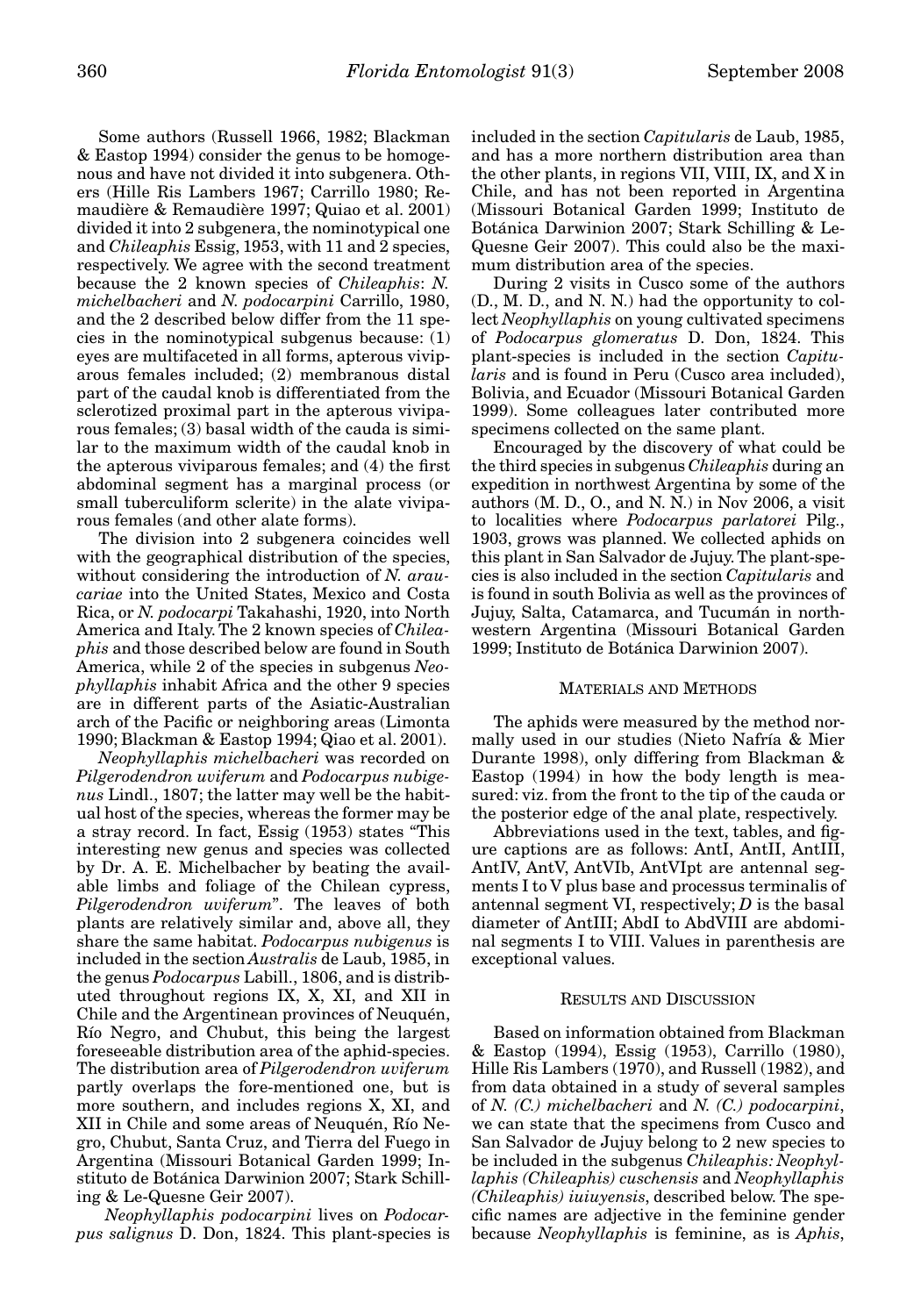referred to inhabitants of Cusco and Jujuy, latinized as usual in the respective catholic dioceses.

These 2 species and *N. podocarpini* differ from *N. (C.) michelbacheri* because in the apterous viviparous females (alate forms are not known in this species): (1) antennae are at least 0.5 times body length; (2) maximum width of head, including eyes, at most is 1.7 times AntIII; and (3) setae on dorsum of abdomen (or at least most of them) at least 10 µm. Their host-species belong to different sections of the genus *Podocarpus*.

*Neophyllaphis (C.) iuiuyensis* differs from *N. podocarpini* and from *N. (C.) cuschensis* because (1) membranous distal part of the caudal knob in apterous viviparous females is small, contrasting very little with the rest of the knob; (2) the dorsum of head, antennae, legs, and siphunculi are very weakly pigmented in apterous viviparous females; (3) setiferous sclerites are absent from dorsum of abdomen in apterous viviparous females; and (4) they are green when alive. It differs from *N. podocarpini* because the alatae do not have dorsal setae on the first tarsal segments.

*Neophyllaphis (C.) cuschensis* is distinguished from *N. (C.) podocarpini* because: (1) intersegmental sclerites are clearly visible; (2) siphunculi relatively prominent with wide basal diameter; (3) setae usually absent from dorsum of caudal knob; and (4) first tarsal segments without dorsal setae in alatae.

# *Neophyllaphis (Chileaphis) cuschensis* Nieto Nafría and Delfino, **sp. nov.**

Apterous Viviparous Females (Fig. 1). Based on 73 specimens, 38 measured. Body length 1.47- 2.25 mm and 1.9-2.7 times hind tibia. Brown when alive, including legs and antennae; thorax and abdomen covered in ash-colored waxy powder, more or less intensively and extensively. Setae generally short, robust, and pointed; ventral setae longer than respective dorsal ones; a few setae present on dorsum of Abd8 and cauda much longer and finer than the rest (Table 1).

Head (Fig. 1B) well-pigmented (dark brown when mounted) bearing numerous dorsal setae (no fewer than 15). Its maximal width, including eyes, 1.2-1.7 times AntIII. Front gently convex. Compound eyes complete. Antennae 0.83-1.28 mm and 0.5-0.7 times body; proximal segments as pigmented as head becoming darker towards apex, though proximal 1/2 AntIII can be slightly less pigmented (Fig. 1A). AntI, AntII and approximately ventral 1/4 and dorsal 1/2-3/4 AntIII smooth; rest of antenna spinulose (Fig. 1C). AntIII 0.27-0.46 mm, 1.6-2.3 times AntIV (0.12-0.21 mm) and 1.6-2.2 AntVI. AntV 0.15-0.23 mm. AntVIb 0.14-0.19 mm and 4.6-10.0 times AntVIpt (0.02-0.03 mm). Rostrum surpassing middle coxae, even reaching hind coxae. Apical rostral segment pigmented (Fig. 1D) as anterior segment



Fig. 1. *Neophyllaphis (Chileaphis) cuschensis* Nieto Nafría & Delfino **sp. nov.**, apterous viviparous female. A, habitus. B, head and prothorax, dorsal and ventral views. C, antenna. D, apical rostral segment. E, tarsus of hind leg. F, siphunculus. G, cauda and anal plate, dorsal view.

and head, 0.08-0.11 mm, 0.4-0.5 times hind second tarsal segment; with edges almost parallel, some scattered spinules and few complementary setae (4 at most).

Prothorax (Fig. 1B) separated from head by pale, fine, irregular line and normally as pigmented as head; marginal papillae absent. Legs completely pigmented, like head, most proximal part of tibia almost black. Hind femur and tibia 0.39-0.58 and 0.63-0.93 mm, respectively. First segment of tarsi with several ventral setae, lacking dorsal setae (Fig. 1E). Second segment of hind tarsi 0.18-0.23 mm.

Mesothorax to AbdVII bearing dorsal setiferous sclerites; marginal sclerites of AbdVII and sometimes those on mesothorax may be joined together. Stigmatic sclerites well-pigmented. Siphunculi almost as dark as head, with one proximal part tapering, 0.06-0.14 mm basal width  $\times$ 0.02-0.04 mm high, bearing 10 to 19 setae, and one distal part cylindrical,  $0.01-0.02$  mm high  $\times$ 0.03-0.06 mm wide at opening, with spines annularly ranged (Fig. 1F). AbdVIII dorsum with wide transversal band, almost as pigmented as head, with anterior spinal notch and bearing spines in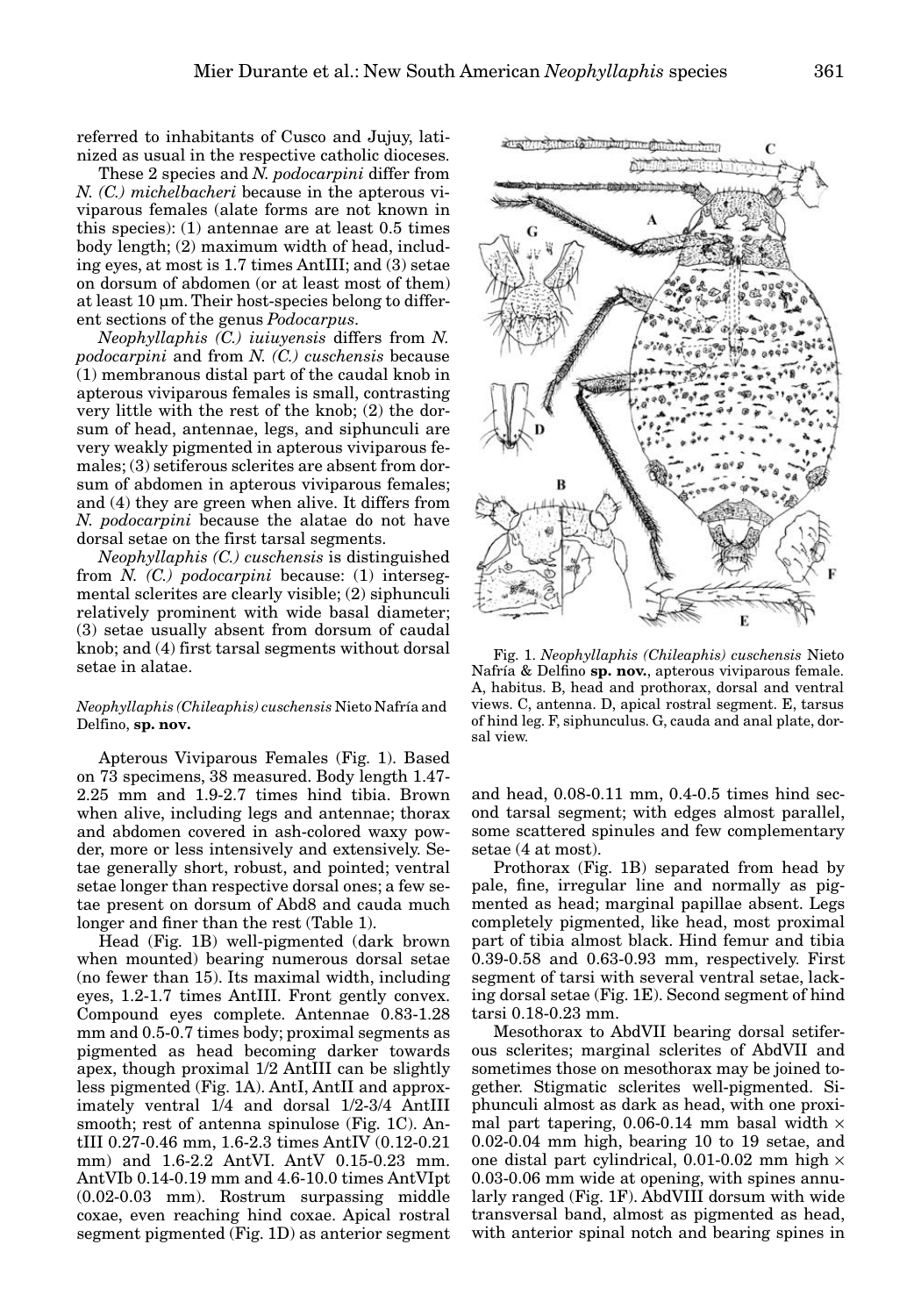Longest setae on *Neophyllaphis cuschensis Neophyllaphis iuiuyensis* AP AL AP AL OV M Head, dorsal [µm] 18-30 18-25 18 15-18 15-20 13-18 Head, dorsal [times *D*] 0.8-1.2 0.7-1.0 0.4-0.6 0.5-0.7 0.5-0.7 0.4-0.6 AntIII [µm] 10-23 13-18 15-20 10-15 10-15 13-15 AntIII [times *D*] 0.5-0.9 0.5-0.8 0.4-0.7 0.3-0.5 0.4-0.6 0.4-0.6 Hind femur, dorsal [µm] 18-28 18-20 15-20 15-20 15-20 15-18 Hind femur, dorsal [times *D*] 0.8-1.0 0.8-1.0 0.4-0.7 0.5-0.7 0.5-0.7 0.5-0.6 Hind femur, ventral [µm] (15) 25-40 20-33 30-35 23-40 28-38 30-35 Hind femur, ventral [times *D*] 0.6-1.8 0.8-1.5 0.7-1.0 0.7-1.3 0.9-1.3 1.0-1.2 AbdIII, dorsal [µm] 10-25 10-23 10-16 18-23 13-23 15-18 AbdIII, dorsal [times *D*] 0.4-1.0 0.4-1.0 0.3-0.4 0.5-0.8 0.4-0.8 0.5-0.6 AbdVIII, dorsal short [µm] 5-15 10-18 13-15 10-20 13-18 15-18 AbdVIII, dorsal short [times *D*] 0.2-0.6 0.4-0.9 0.3-0.4 0.3-0.7 0.4-0.6 0.5-0.6 AbdVIII, dorsal long [µm] 13-55 30-40 35-45 34-50 40-45 33-38 AbdVIII, dorsal long [times *D*] 0.6-2.4 1.2-1.8 0.8-1.2 1.1-1.7 1.3-1.6 1.0-1.3  $\text{Cauda, short [µm]}$   $\text{Cauda, short [times D]}$   $\text{Cauda, short [times D]}$   $\text{Cauda, short [times D]}$   $\text{Cayda, short [times D]}$   $\text{Cayda, short [times D]}$   $\text{Cayda, short [times D]}$ Cauda, short [times *D*] 0.3-1.3 0.8-1.2 0.5-0.7 0.7-0.8 0.5-0.8 Cauda, long [µm] 35-65 (75) 55-60 46-60 48-58 38-53 Cauda, long [times *D*] 1.4-2.7 (3.0) 2.2-2.5 1.1-1.9 1.6-2.0 1.3-1.9

TABLE 1. SETA MEASUREMENTS IN *NEOPHYLLAPHIS CUSCHENSIS* AND *NEOPHYLLAPHIS IUIUYENSIS*, APTEROUS VIVIP-AROUS FEMALES (AP), ALATE VIVIPAROUS FEMALES (AL), ALATE OVIPAROUS FEMALES (OV) AND MALES (M)

transversal lines and approximately not aligned 20 setae of different lengths, short and long (Table 1). Setiferous sclerites on ventral side of abdomen, much smaller than dorsal ones. Genital and anal plates dark. Cauda (Fig. 1G) 0.12-0.26 mm, 1.1- 1.7 times its basal width, with two easily distinguishable parts separated by strongly pronounced waist; proximal part tapering, 0.08-0.14 mm and 0.4-0.5 times total length of cauda; terminal knob subspherical (0.8-1.4 times as wide as long), 0.7- 1.3 times as wide as basal width of cauda and 2.7- 5.3 times as wide as the waist; distal part of terminal knob (to 1/2 its length) much less and progressively sclerotized and pigmented than proximal part; it has (20)26-37(43) setae of various lengths, short and long (Table 1), 2-7(10) dorsal.

Alate Viviparous Females (Fig 2). Based on 8 specimens. Body length 2.05-2.38 mm and relatively similar to apterous viviparous females, so the following includes differentiating characters only, excluding obvious differences in the sclerotization of the thorax and presence of wings (Fig. 2A).

Maximal width of head, including eyes, 0.7-0.8 times AntIII. Antennae 1.53-2.02 mm and 0.7-0.8 times body, as pigmented as head. Entire length of dorsal face of AntIII spinulate, 80-90% of length of ventral face bearing 31-50 narrow transverse secondary sensoria (Fig. 2C), the biggest being semi-annular. AntIII 0.59-0.75 mm, 1.8-2.1 times AntIV (0.30-0.43 mm) and 2.8-3.2 AntVI. AntV 0.28-0.38 mm. AntVIb (Fig. 2D) 0.18-0.23 mm and 6.0-9.5 times AntVIpt (0.02-0.04 mm). Apical rostral segment 0.10 mm. Prothorax with a pigmented dorsal arch and without marginal papil-

lae (Fig. 2B). Legs as dark as head. Hind femur and tibia 0.63-0.68 and 1.01-1.11 mm, respectively. Second segment of hind tarsi 0.21-0.23 mm (Fig. 2F). Stigmatic sclerites and intersegmental sclerites present. AbdI bearing marginal plates with a small tuberculiforme projection (Fig. 2A detail) and trapezoid spinal plate with uneven edges; all bearing spinules more or less set out in lines. AbdII-AbdVII with spinal plate going from trapezoidal to rectangular in shape, and some setiferous pleural and marginal sclerites, that may be joined together. AbdVIII with transverse band, also spinulate. Small scattered setiferous sclerites present on ventral side of abdomen. Siphunculi 0.11-0.16 mm with at base and with 10-19 setae (Fig. 2G). Cauda 0.18-0.22 mm long (proximal part 0.08-0.12 mm), 1.7-2.0 times its width at base, maximal width of knob 0.8-1.0 times its length and 2.0-2.7 times width the waist; membranous terminal area absent or very small and dorsally placed (Fig. 2H); with 21-30(36) setae (Table 1), 1-4 of which at most dorsal (Fig. 2I).

Bionomics and Distribution. The specimens form compact groups on young branches of *Podocarpus glomeratus* (in Peru named "romerillo" and "intimpa") and, to date, only are known in Cusco (Peru). Its distribution very likely coincides with that of the host plant, which also is found in Ecuador and Bolivia. The presence of oviparous females, which we were unable to study due to their deteriorated state of preservation, confirms that it is holocyclic.

Types. The holotype is the apterous viviparous female "PER-23, áp 15" collected on *Podocarpus*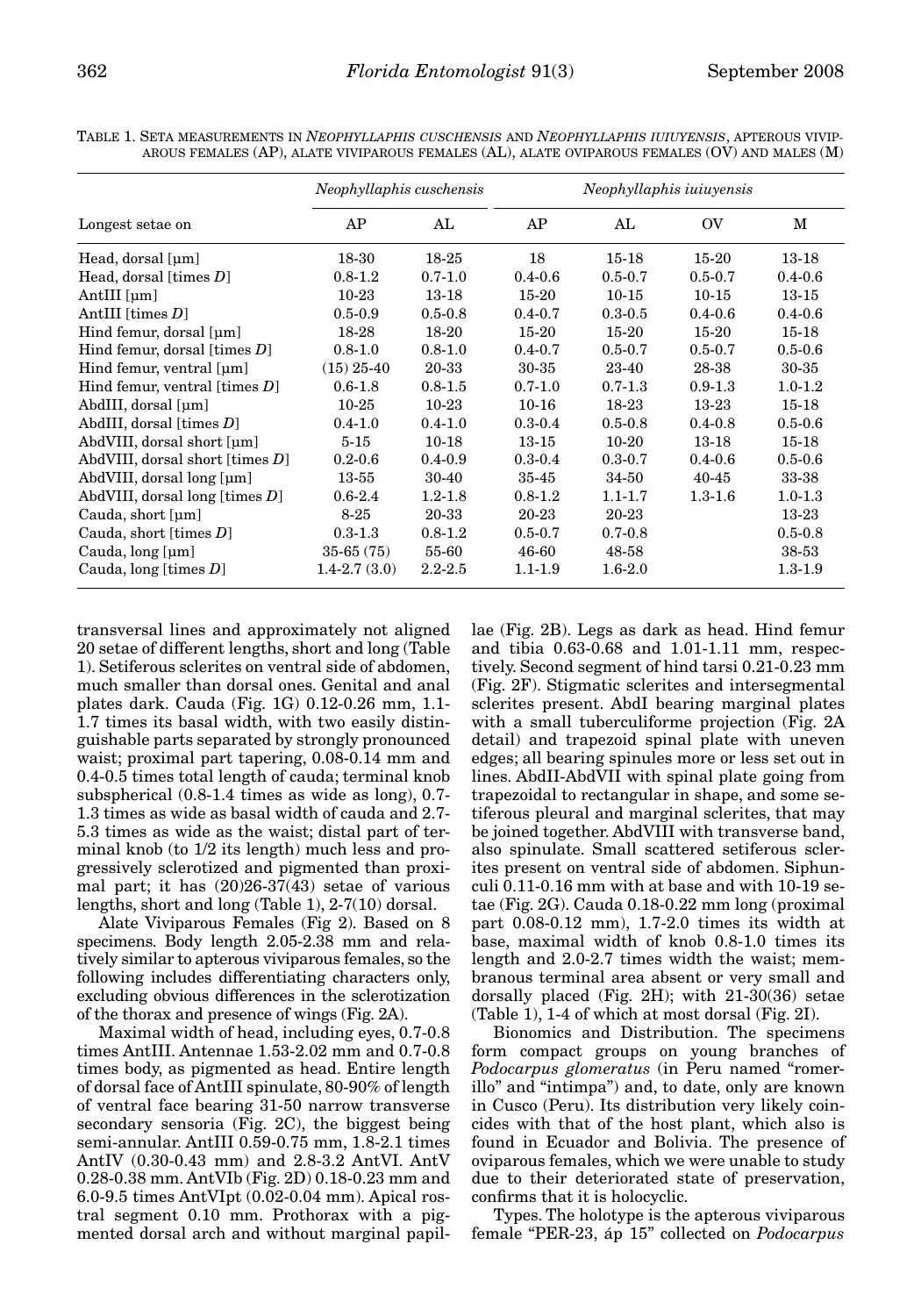

Fig. 2. *Neophyllaphis (Chileaphis) cuschensis* Nieto Nafría & Delfino **sp. nov.**, alate viviparous female. A, habitus. B, head (dorsal and ventral views) and thorax (dorsal). C, AntIII, with detail. D, AntVI. E, apical rostral segment. F, tarsus of hind leg. G, siphunculus. H, cauda and anal plate, dorsal view. I, gonapophisis, anal plate and cauda, ventral view.

*glomeratus* in Cusco, 26-VII-2006, Mier Durante and Nieto Nafría *leg*., deposited in the collection of the University of León (León, Spain). The paratypes are 29 apterous viviparous females and 4 alate viviparous females collected with the holotype; 35 apterous viviparous females collected at the same plant and place, 14-II-2007, A. Rodríguez Berrio and I. Tisoc Dueñas *leg.*; and 8 apterous viviparous females and 4 alate viviparous females collected on same plant in Cusco at the University Campus, 22-XI-1994, Delfino *leg.*; they are deposited in the collections of the authors, "Klauss Raven Büller" Museum of Entomology, Universidad Nacional Agraria La Molina (Lima, Peru), U. S. National Museum of Natural History, Smithsonian Institution aphid collection (Washington D.C., U.S.A.), Muséum national d'Histoire naturelle (Paris, France) and The Natural History Museum (London, U.K.).

*Neophyllaphis (Chileaphis) iuiuyensis* Mier Durante and Ortego **sp. nov.**

Apterous Viviparous Female (Fig. 3). Based on 7 specimens. Body length: 1.72-2.50 mm and 2.0- 2.8 times hind tibia. When alive, pale green with longitudinal bands of varying intensity, pale-yellowish legs and antennae; thorax and abdomen very lightly covered in ash-colored waxy powder. Setae generally short (Table 1), relatively thick and pointed; ventral ones longer than the respective dorsal ones; a few of the setae on the dorsum of Abd8 and on the cauda much longer and finer than the rest.

Head (Fig. 3A) delicately pigmented (pale creamy yellow when mounted) with numerous dorsal setae (no fewer than 15). Its maximal width, including eyes, 1.1-1.5 times AntIII. Front gently convex. Compound eyes complete. Anten-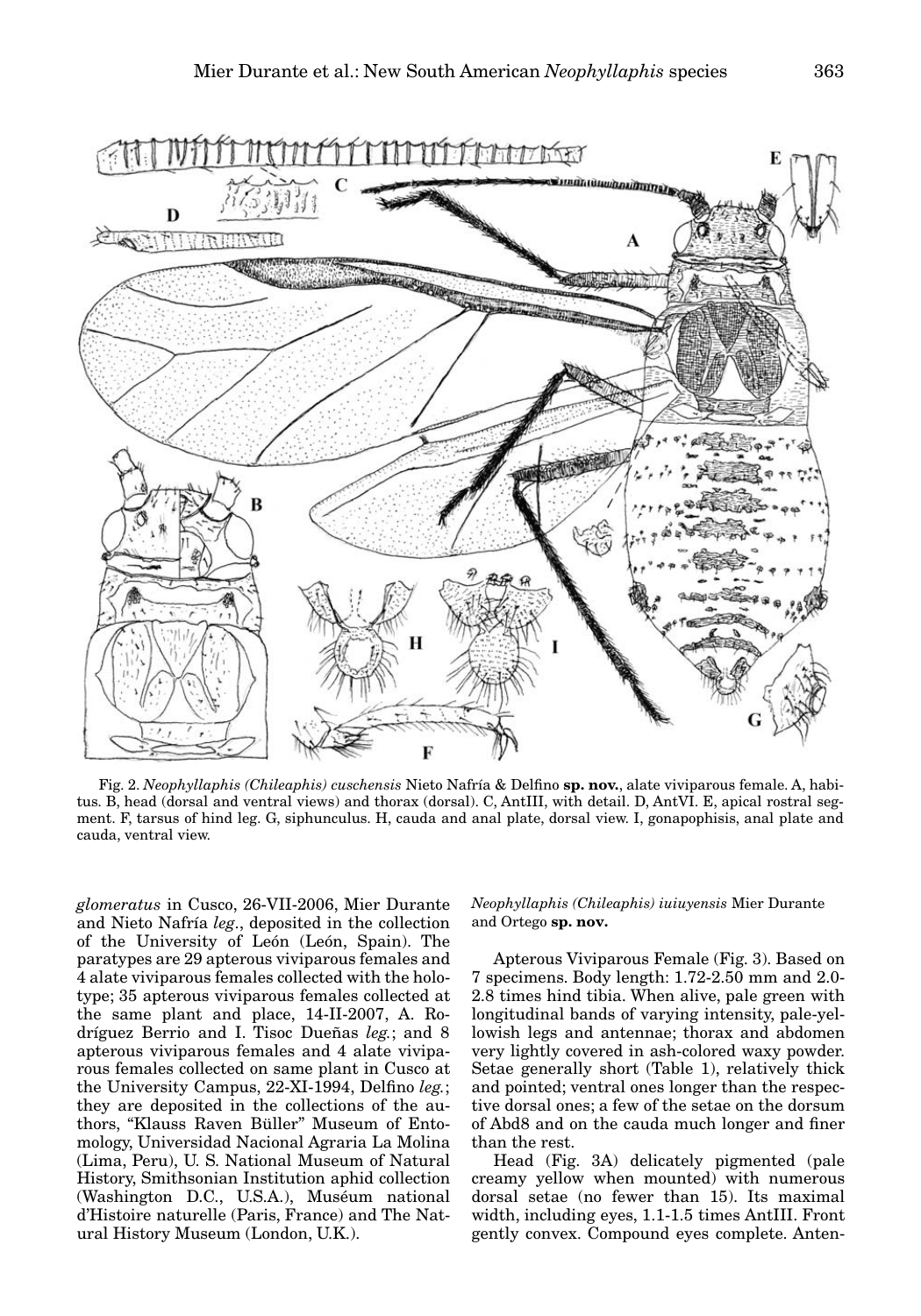

Fig. 3. *Neophyllaphis (Chileaphis) iuiuyensis* Mier Durante & Ortego **sp. nov.**, apterous viviparous female. A, habitus. B, head and prothorax, dorsal and ventral views, with details. C, antenna. D, apical rostral segment. E, tarsus of hind leg. F, siphunculus. G, cauda and anal plate, dorsal view.

nae 1.22-1.41 mm and 0.5-0.7 times body, basally pigmented as head and getting darker towards apex. AntI, AntII and approximately ventral 1/6 and dorsal 1/2-3/4 of AntIII smooth (Fig. 3C); rest of the antenna spinulate. AntIII 0.38-0.49 mm, 1.6-1.8 times AntIV (0.24-0.28 mm) and 1.9-2.4 AntVI. AntV 0.24-0.28 mm. AntVIb 0.15-0.19 mm and 4.3-6.0 times AntVIpt (0.02-0.04 mm). Rostrum surpassing middle coxae. Apical rostral segment (Fig. 3D) 0.09-0.10 mm, 0.3-0.4 times second segment of hind tarsi, pigmented as anterior segment and somewhat more than head, with edges almost parallel, some scattered spinules and few complementary setae (no more than 4).

Legs slightly more pigmented than head, tarsi slightly darker. Hind femur and tibia 0.58-0.62 and 0.82-0.91 mm, respectively. First segment of tarsi (Fig. 3E) with several ventral setae and without dorsal setae. Second segment of hind tarsi 0.24-0.27 mm.

Prothorax separated from head by fine, pale irregular line, somewhat enlarged on both sides; marginal papillae absent (Fig. 3B). Body dorsum

completely pale, frequently no sclerites discernible. Siphunculi (Fig. 3F) slightly paler than head, but distinguishable from outline, its proximal part wide and tapering (0.10-0.13 mm basal width  $\times$  0.02-0.03 mm high) and with 10 to 16 setae, the cylindrical distal part 0.01 mm high and 0.04-0.06 mm wide at the opening. AbdVIII dorsum with about 10-15 setae, not aligned and varying in length, short and long (Table 1). Genital and anal plates more or less as pigmented as head. Cauda 0.08-0.19 mm, 0.9-1.1 times its basal width, with two easily distinguishable parts separated by a waist (Fig. 3G); proximal part tapering, 0.07-0.09 mm and 0.4-0.5 times total length of cauda; knob subspherical (maximal width 1.2-1.7 times its length), 0.8-1.2 times as wide as basal width of cauda and 2.2-3.0 times width the waist. Distal part of knob (to 1/2 its length) less sclerotized than proximal part and even less pigmented. Cauda with 16-30 setae of different lengths, short and long (Table 1) with 0-4 dorsal; membranous part lacking setae except for areas near the limit with sclerotized part.

Alate Viviparous Females (Fig. 4 A-H). Based on 40 specimens. Body length 1.94-2.85 mm and relatively similar to apterous viviparous females, so the following contains differentiating characters only, excluding the obvious differences in sclerotization on the thorax and the presence of wings (Fig. 4A).

When alive, head and thorax brown, abdomen green with longitudinal brown band, both covered in light ash-colored powder; legs and antennae brown. Maximum width of head, including eyes, 0.7-0.8 times AntIII. Antennae 1.66-2.16 mm and 0.7-0.9 times body, as pigmented as head. Entire length of dorsal face of AntIII spinulate, 31 to 64 narrow transverse secondary sensoria (the biggest being semi-annular) occupying 79-91% length of ventral face (Fig. 4C). AntIII 0.58-0.76 mm, 1.3-1.8 times AntIV (0.33-0.44 mm) and 2.5- 3.2 AntVI. AntV 0.34-0.44 mm. AntVIb 0.17-0.24 mm and 5.2-7.7 times AntVIpt (0.03-0.04 mm) (Fig. 4D). Apical rostral segment 0.08-0.10 mm. Prothorax (Fig. 4B) with spinal-pleural plate and 2 marginal plates; marginal papillae absent. Legs more or less homogenously brown. Hind femur and tibia 0.68-0.81 and 1.04-1.26 mm, respectively. Second segment of hind tarsi 0.22-0.28 mm (Fig. 4F). Stigmatic sclerites present and intersegmental sclerites absent. AbdI bearing marginal plates with small tuberculiform projection (Fig. 4A detail) and a trapezoidal spinal-pleural plate with very uneven edges; AbdII-(AbdIV)AbdVI(AbdVII) with spinal or spinal-pleural plates; all exhibiting spinules more or less set out in lines; if plates absent setiferous spinal sclerites are present and sometimes partially joined together. AbdVIII with a narrow transverse band, spinulose. In addition small scattered setiferous sclerites also sometimes present on dorsum and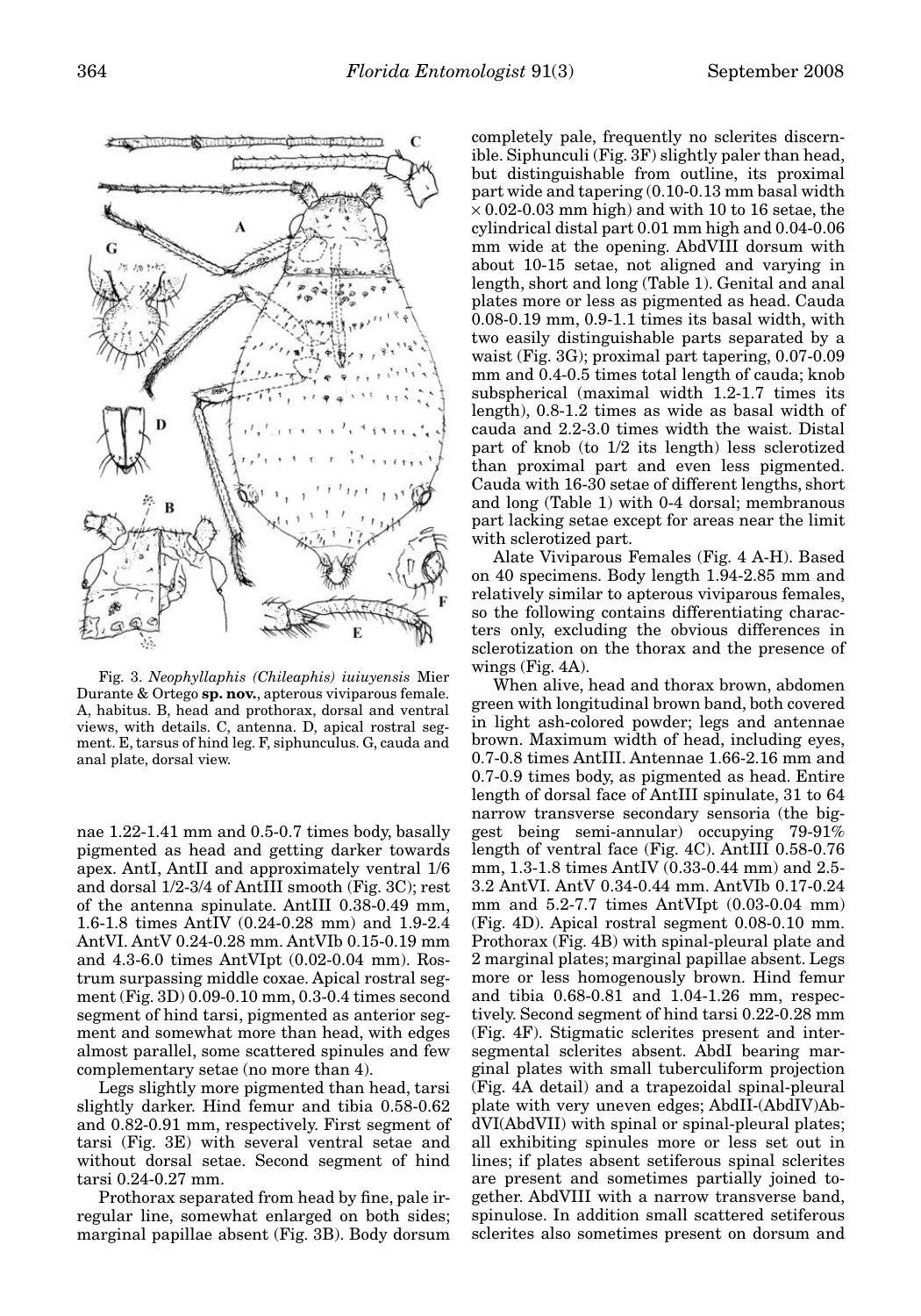

Fig. 4. *Neophyllaphis (Chileaphis) iuiuyensis* Mier Durante & Ortego **sp. nov.**, alate viviparous female (A-H) and alate oviparous female (I-J). A, habitus. B, head (dorsal and ventral views) and thorax (dorsal). C, AntIII, with detail. D, AntVI. E, apical rostral segment. F, tarsus of hind leg. G, siphunculus. H, apex of the abdomen, ventral view. I, tibia of hind leg. J, apex of the abdomen, ventral view, with details.

ventral side of abdomen. Siphunculi 0.08-0.15 mm diameter at base and with 6-16 setae (Fig. 4G). Cauda 0.14-0.19 mm long (proximal part 0.06-0.09 mm) and 0.8-1.1 times width at base, maximal knob width 1.0-1.7 times its length and 1.3-2.4 times waist width (Fig. 4H); terminal membranous area absent or very small; it has 10- 26 setae, 0-4 of which dorsal (Table 1).

Oviparous Alate Females (Fig. 4 I-J). Based on 11 specimens. Body length 2.20-2.53 mm and similar to apterous viviparous females, so only the differential characters are given below.

Antennae 1.86-2.15 mm and 0.7-0.9 times body. AntIII 2.4-3.1 times AntVI with 21-41 secondary sensoria not reaching distal 11-21% of segment, AntIV and AntV 0.41-0.49 and 0.38-0.45 mm, respectively. Apical rostral segment 0.07-0.10 mm. Legs brown but less pigmented than head, especially coxae, trochanters and proximal part of femora. Hind tibiae (Fig. 4I) not expanded and bearing 20-55 scent plates (very exceptionally, 1 leg of 1 specimen with 1). Middle tibiae sometimes with scent plates, 5 at most. AbdVIII with setiferous sclerites separated or grouped together. Genital plate very large, transversal-rectangular, pale in median-anterior region and almost black in an sinuate posterior part, with small club-shaped setae at the edge (Fig. 4J). Cauda with semicircular outline, with microsculpture developed at a diffused reticulate pattern, a small, strongly scabrous protruberance on lower-side of cauda and approximately 20 to 60 setae (Fig. 4J).

Alate Males. Based on 9 specimens. Body length 2.00-2.35 mm, relatively similar to alate viviparous females, so only differential characters are given below, excluding the obvious differences such as genital plate absent and male genitalia present.

Maximum width of head, including eyes, 0.6- 0.7 times AntIII. Antennae 2.10-2.30 mm and 1.0- 1.1 times body. AntIII, AntIV, AntV and AbtVIb,